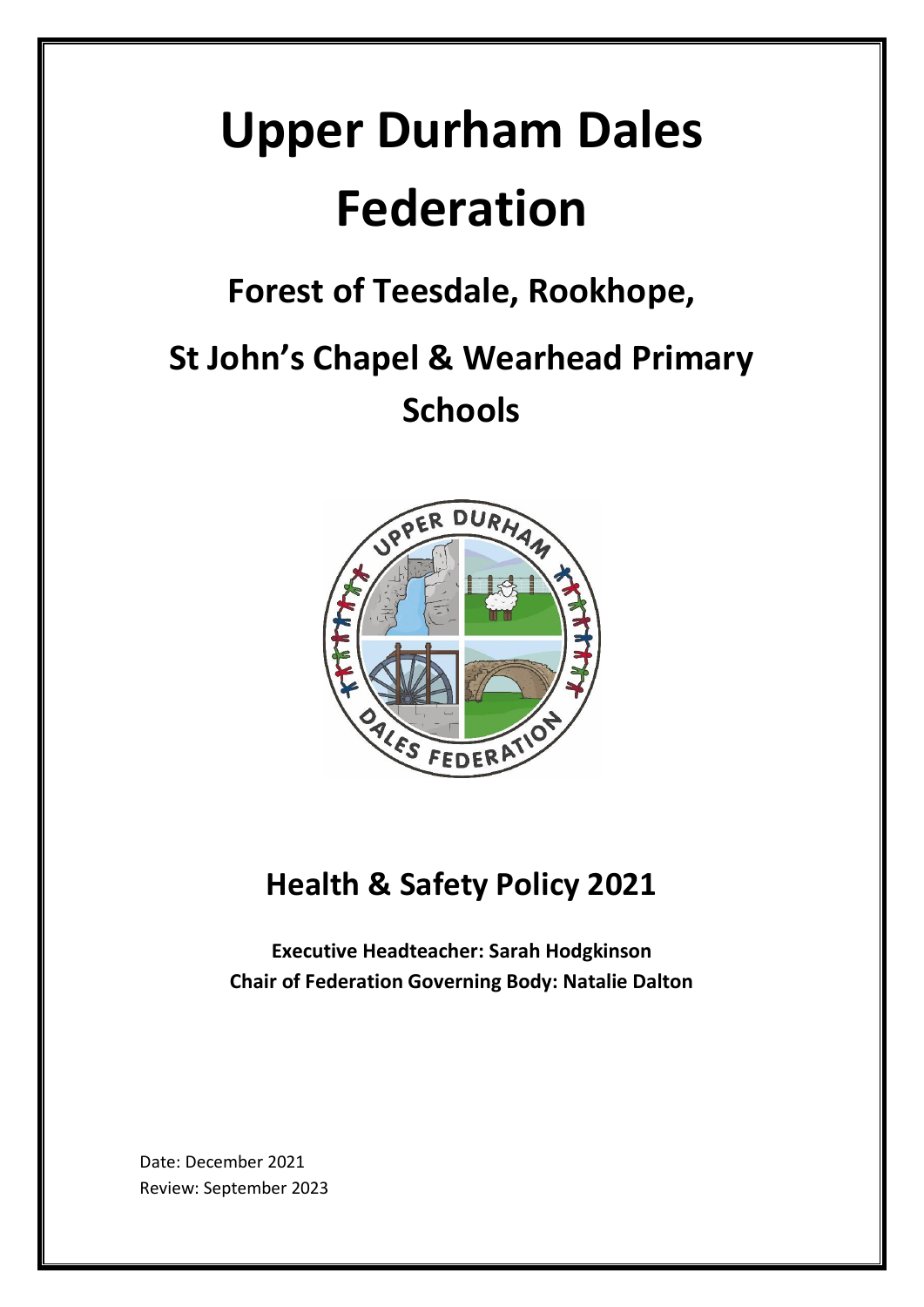#### **Introduction**

The health, safety and welfare of all the people that work or learn in our schools are of fundamental importance. We aim to provide safe, secure and pleasant environments for everyone where people are supported to fulfil their potential. The governing body, along with the Local Authority, takes responsibility for the health & safety of all our pupils, members of staff and others who visit our premises.

#### **Section 1 – Statement of intent.**

The Governing Body of the school recognise their corporate responsibility under the Health and Safety at Work etc Act 1974 to provide a safe and healthy environment for the teaching and non- teaching staff, the pupils and other people who come onto the premises.

The Governing Body will take all reasonably practicable steps within their power to fulfil this responsibility.

The Governing Body will operate within the structure and framework of Durham County Council, as detailed in the School Health & Safety Policy and Procedures Manual, and will where reasonably practicable apply all health and safety instructions and advice issued by the Local Authority and other enforcing bodies.

The schools will ensure that risk assessments are conducted, recorded and implemented to guarantee so far as is reasonably practicable the provision and maintenance of:

- safe premises, plant and systems of work;
- safe methods of using, handling, storing and transporting of articles and substances;
- suitable and sufficient information, instruction, training and supervision to enable all employees to avoid hazards and contribute positively to their own safety and health at work;
- a safe working environment with adequate arrangements for the welfare of employees and;
- safe access to, and egress from, places of work including procedures for evacuation in an emergency.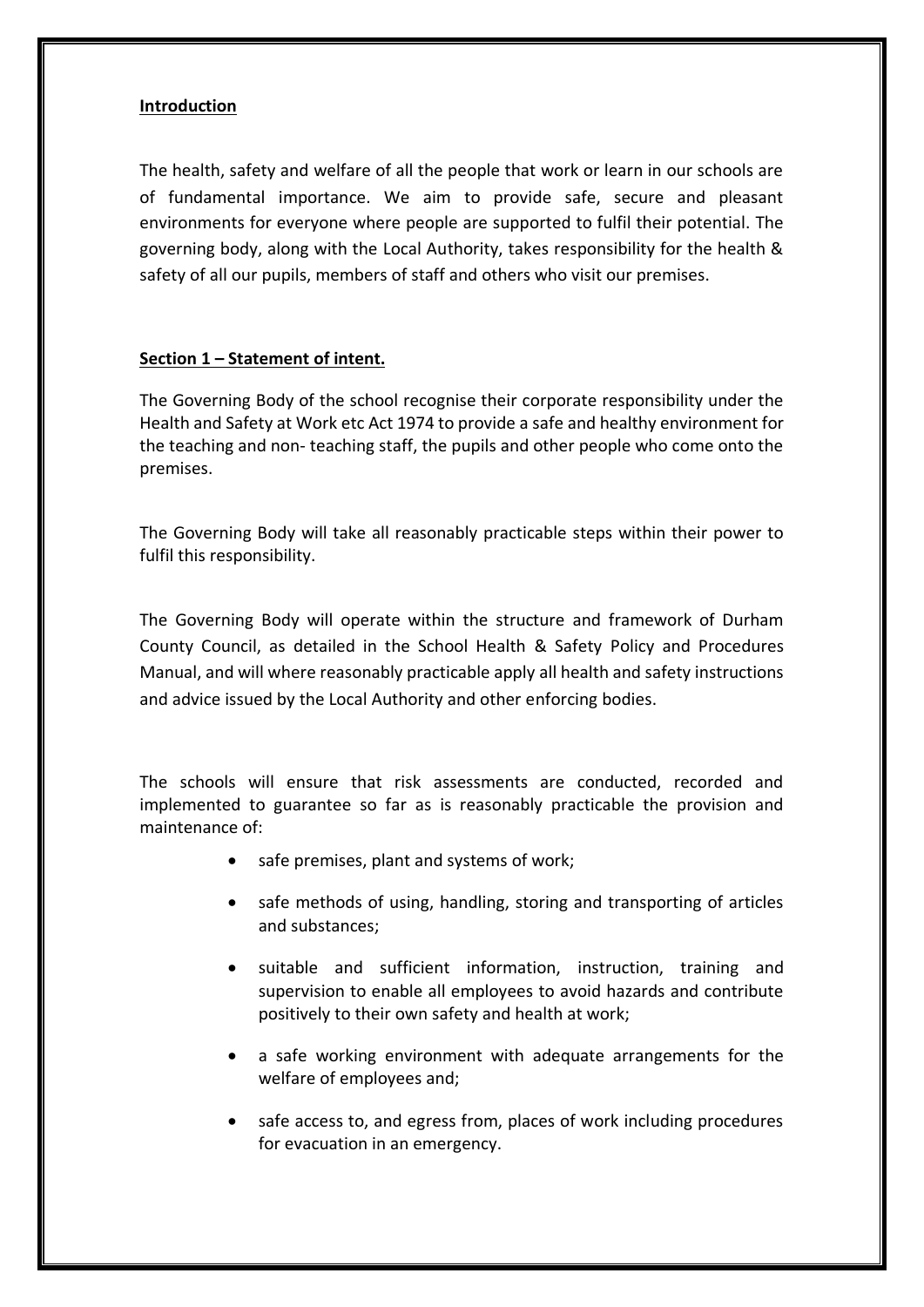Adequate facilities and arrangements will be maintained to consult with employees, trade union representatives and the relevant internal and external safety agencies, to encourage a joint approach to the management of health safety and welfare.

All employees have a legal obligation to take reasonable care for their own health and safety, for the safety of others and to co-operate with the Governing Body and Head Teacher in fulfilling the schools' statutory duties.

The Governing Body will review this policy statement annually and update, modify or amend it as it considers necessary to ensure the health, safety and welfare of staff, pupils and others.

#### **Section 2 - Organisation of Health & Safety Responsibilities**

#### **Governing Body**

The Governing Body has the delegated responsibility for the adoption and implementation of the health and safety management systems that comply with the principles set out in the Corporate Health & Safety Policy and Schools Health & Safety Procedures Manual. In order to fulfil this responsibility the Governing Body will, as far as reasonably practicable, ensure that:

- Health & Safety management procedures and systems are incorporated as an integral part of their overall school management system, and are adequately given a level of consideration equal to other school issues;
- the School Health & Safety Policy and Procedures Manual, as it relates to areas, activities and persons under the schools control is understood, implemented, maintained and monitored;
- pro-active health and safety risk management is implemented, and reviewed to meet statutory, best practice and County Council requirements;
- where health, safety and welfare duties and responsibilities are delegated to school staff, appropriate and sufficient information, instruction and /or training is identified and organised;
- communication and liaison is maintained with all those who may need to be aware of the requirements of this policy and it's procedures;
- when requested the County Council is provided with information on the operation of the health & safety management system sufficient to fulfil its responsibilities,
- a review of the policy and its implementation is carried out at suitable intervals; and that,
- any problems or constraints in meeting these duties and responsibilities are brought, without delay, to the attention of the County Council.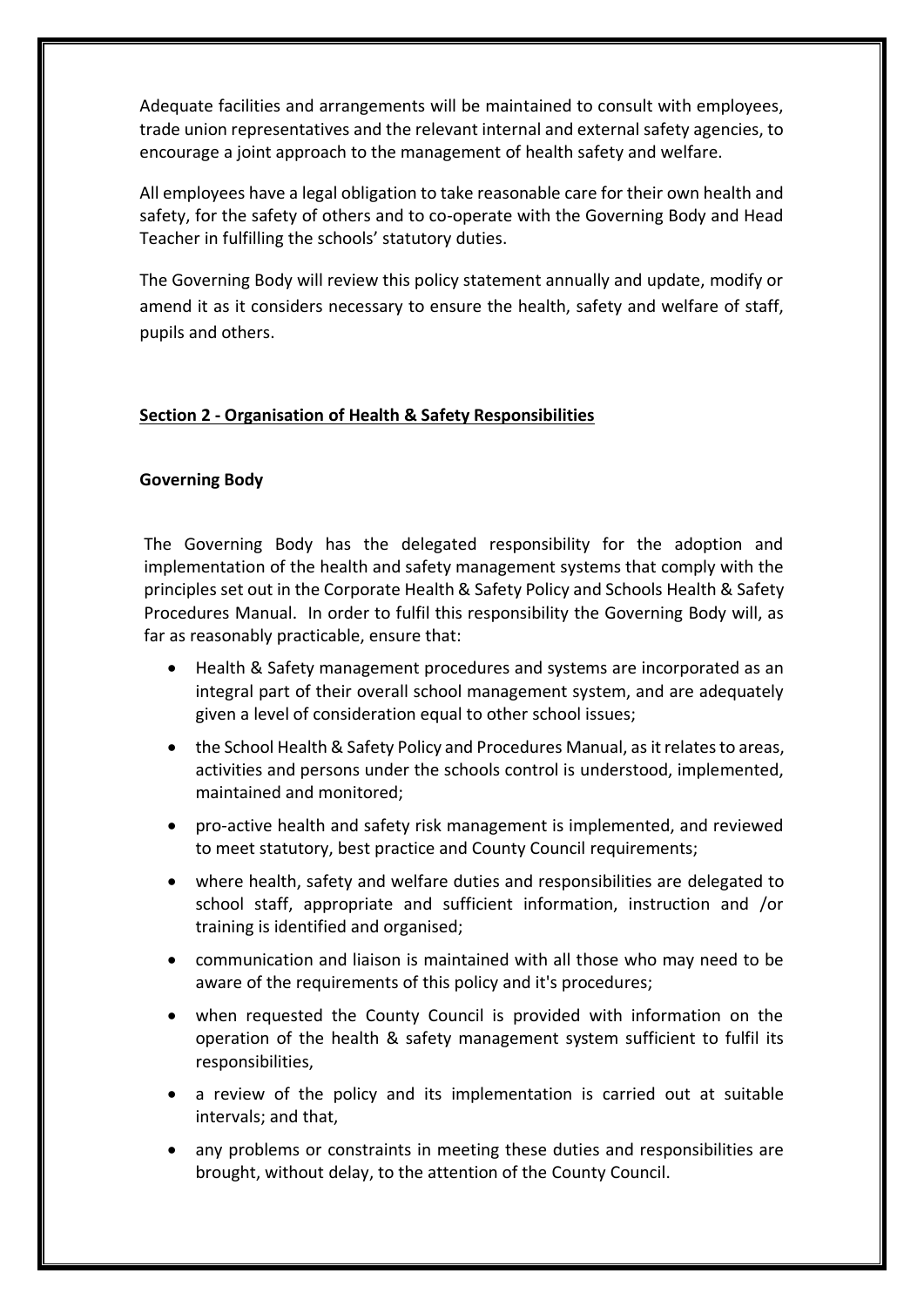#### **Headteacher**

The Headteacher will co-operate with their Governing Body to ensure that:

- adequate health and safety management systems and procedures, that comply with the School Health & Safety Policy and Procedures Manual, are implemented within the school;
- where duties and responsibilities are to be delegated, necessary information, instruction or training is identified and organised;
- systems are in place to monitor the application and effectiveness of the health and safety procedures;
- at intervals agreed with the Governing Body, a review of Health & Safety in the school is carried out; and,
- they take an active and visible part in communicating and encouraging a positive attitude to health, safety and welfare.

#### **Employees**

All employees have a responsibility to -

- observe the health & safety policy & procedures in school;
- take reasonable care for the health and safety of themselves and of other persons who may be affected by their acts or omissions at work;
- observe the schools' systems of safe working and take any precautions necessary to ensure the safety of themselves and others affected by their work;
- co-operate with the school or any other duty holder so far as is necessary to enable any duty or requirement imposed on the school to be performed or complied with;
- use the correct tools and equipment appropriate for the job and ensure that they are kept in good condition, and not adapted for unauthorised use;
- make use of safety aids, appliances, equipment and protective clothing provided;
- report and seek advice, without delay, on any unsafe conditions, defects in the premises or equipment, or any shortcomings in health and safety arrangements;
- do not intentionally or recklessly interfere with or misuse anything provided in the interests of health, safety or welfare;
- notify immediately any accident, injury, illness, disease, dangerous occurrence or near miss associated with the carrying out of their duties and responsibilities;
- do not interfere with any plant or equipment which has been involved in an accident, or has been taken out of use pending an investigation;
- familiarise themselves with the action to take in the event of fire or other emergency;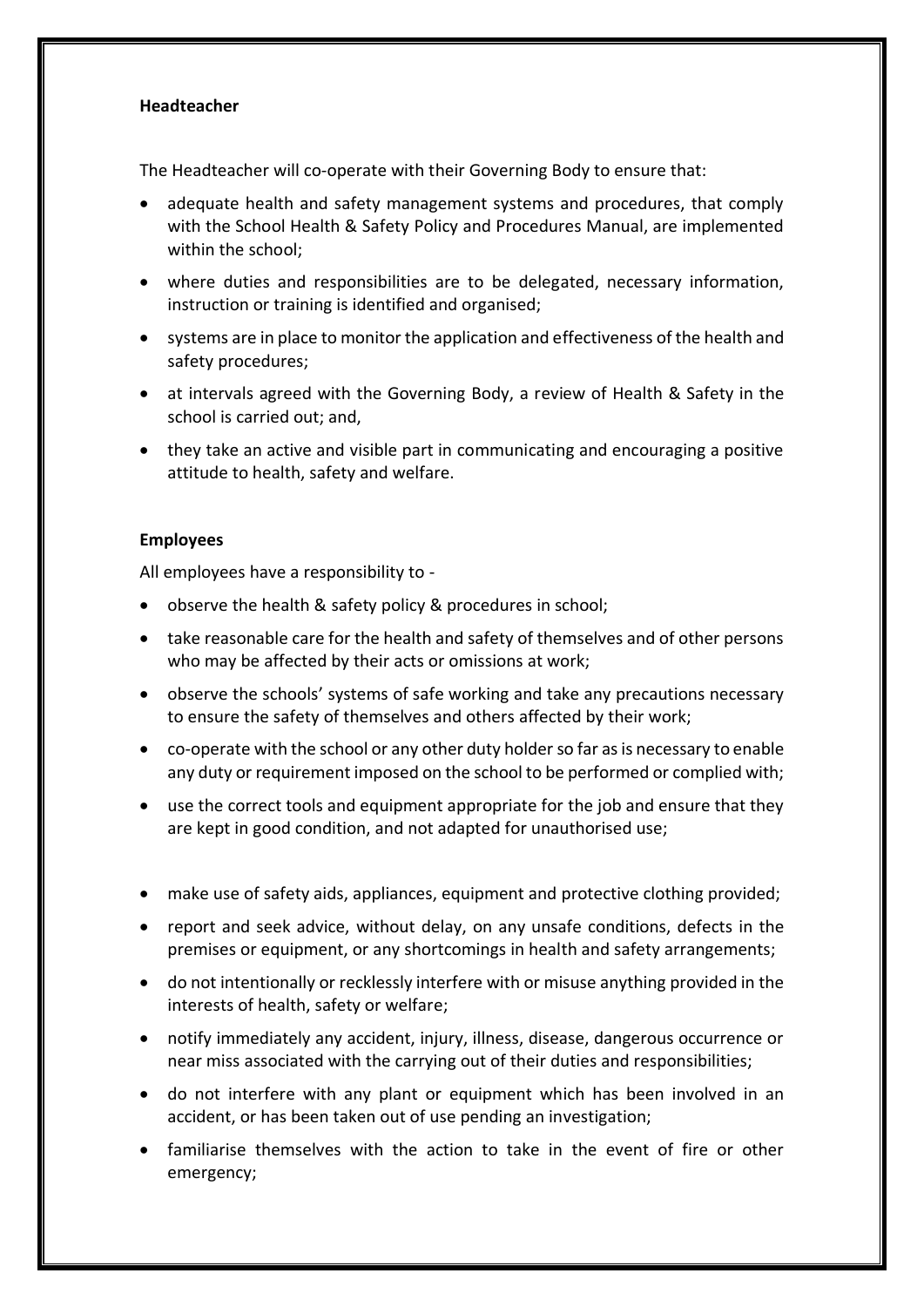• seek advice at the earliest opportunity if they have any concerns regarding health & safety of staff or pupils in the school.

#### **Pupils**

Our school promotes the spiritual growth and welfare of pupils, and aims to equip pupils with the skills, knowledge and understanding to live positive, safe and healthy lives.

Pupils will be encouraged to participate in helping to create a safe learning environment in school.

#### **Section 3 – Health & Safety Procedures**

The following health & safety procedures are detailed in the Durham County Council School Health & Safety Policy and Procedures Manual.

- Accident / incident / ill-health reporting
- Asbestos
- Biological Hazards including infected sharps
- Building Related Projects
- Confined Spaces
- Design & Technology
- Display Screen Equipment
- Driving at Work
- Electrical Safety
- Fire Safety
- First Aid
- Food Safety
- Hand Arm Vibration
- Hazardous Substances (COSHH)
- Induction
- Lifting Operations & Lifting Equipment
- Lone Working
- Mobile Phones
- Manual Handling (Objects)
- Moving & Handling Pupils and Young People
- New & Expectant Mothers
- Noise at Work
- Personal Protective Equipment (PPE)
- Playgrounds and Outdoor Play Equipment
- Public Events on School Premises
- Risk Assessment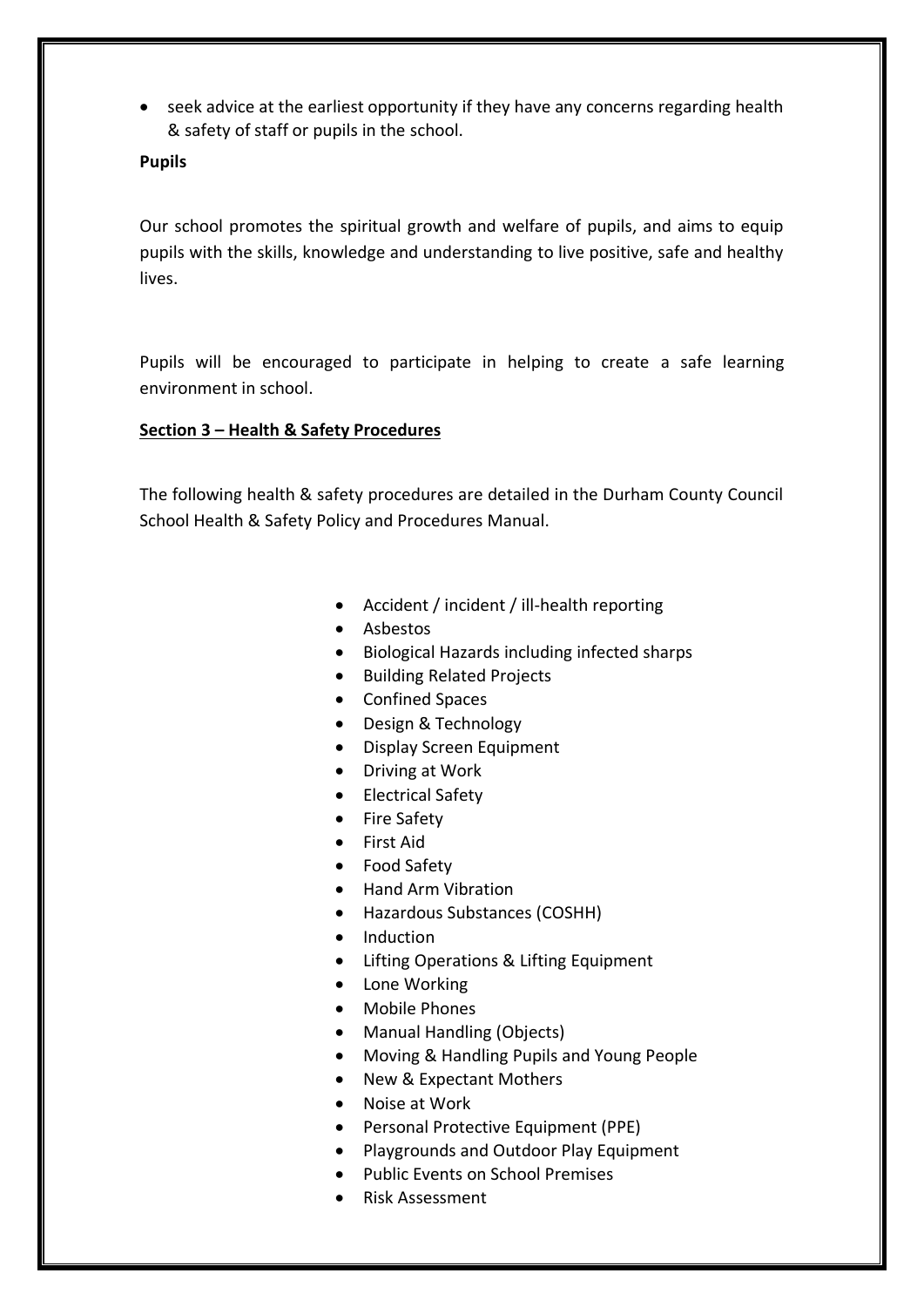- Risk Register and Top Level Assessment
- Science Teaching
- Security in Schools
- Swimming Pool Operation
- Traffic Management
- Violence and Aggression
- Work Equipment
- Work at Height
- Workplace Transport
- Workplace Welfare & Premises Inspection
- Young Employees

The school will use the above procedures and corresponding Risk Assessment forms to meet its obligations under the Health & Safety at Work etc Act 1974 and other regulations.

The school will keep up to date with additions and changes to the School Health & Safety Policy & Procedures Manual where it related to the work of the school.

#### **Section 4 - School arrangements**

#### **The School curriculum**

•

- We teach children about health and safety in order to equip them with the skills, knowledge and understanding to enable them to live positive, successful and healthy lives. Teachers take every opportunity to educate children in this regard in the normal school curriculum. For example, through the science curriculum we teach children about hazardous materials, and how to handle equipment safely and the PSHCE curriculum, about drugs.
- We teach children respect for their bodies, and how to look after themselves. We discuss these issues with the children in PSHCE lessons and we reinforce these points as part of our healthy schools programme, where children learn about eating and hygiene. We also show them how to move and play safely in PE lessons.
- Health and safety issues also arise when we teach care for the environment and awareness of the dangers of litter. Key Stage 2 children receive sex and drugs education. ( See the Drugs Education Policy and Sex Education Policy)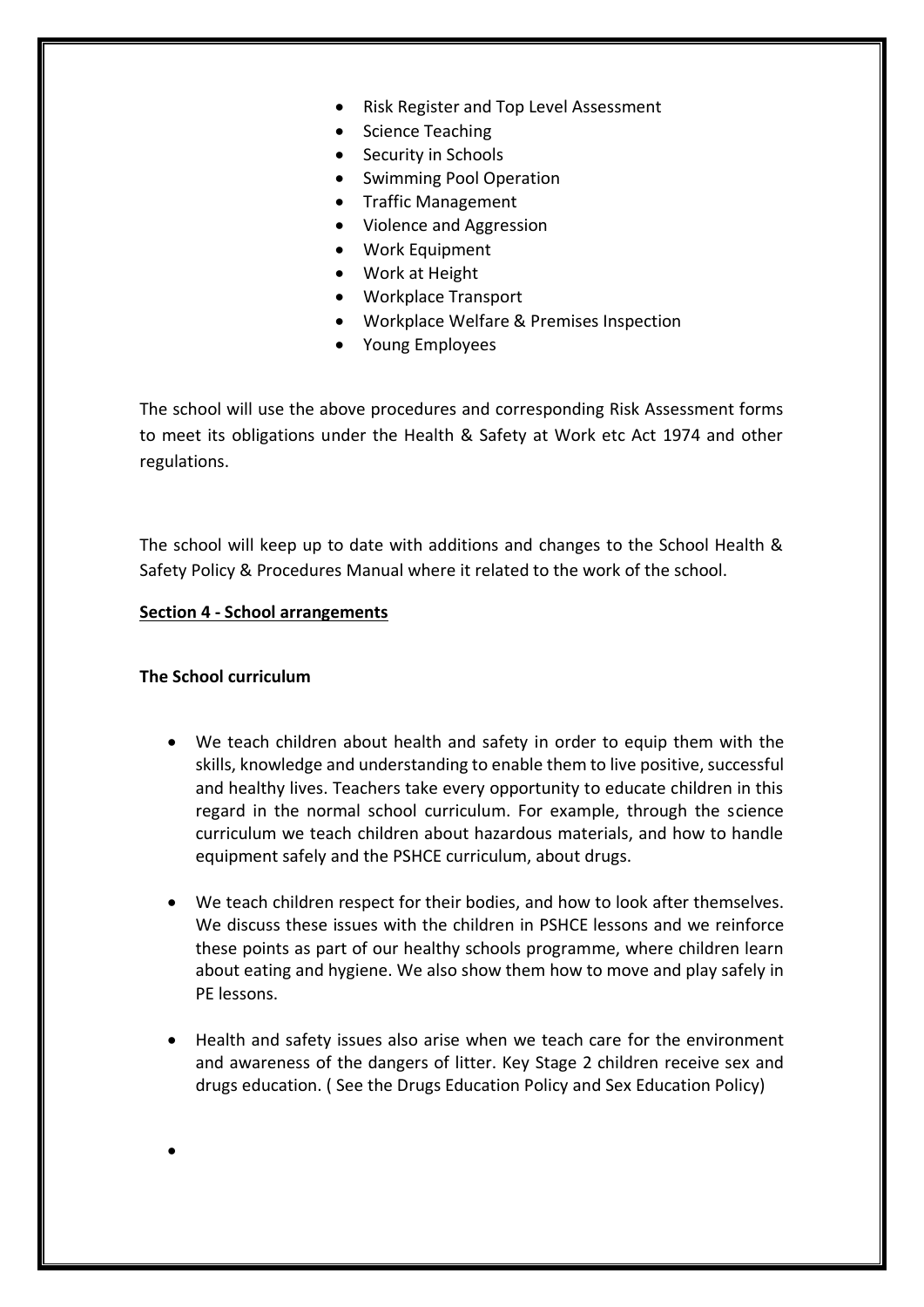- Our school promotes the spiritual growth and welfare of the children through the RE curriculum, through special events such as harvest festival, and through the daily act of collective worship.
- Each class has the opportunity to discuss problems or issues of concern with their teacher. Teachers use circle time to help children to discuss and overcome any fears and worries that they may have. Teachers handle these concerns with sensitivity.

#### **School meals**

- Our school provides the opportunity for children to buy a meal at lunchtimes. If parents are in receipt of income support, they may claim free school meals for their children. We do all we can to ensure that the meals provided have a suitable nutritional value and work with Taylor Shaw to achieve this.
- Care is taken to ensure pupils with food allergies are given meals that are safe and of nutritional value.
- If children choose to bring their own packed lunch, we provide them a suitable place to eat their lunch, and we supervise them during this time.
- Our school promotes a healthy lifestyle and achieves the Healthy School Standard.

#### **Child protection**

- There is a named person responsible for child protection in the school. This is the head teacher, but this may be delegated in some circumstances. See child protection policy for details.
- We require all adults employed or having contact with pupils in school (eg staff, volunteers, contractors etc) to have been DBS checked before being allowed access to pupils. This includes adults accompanying Educational Visits.

#### **Visitors in school**

- The entrance to the school is kept locked to prevent unauthorised access.
- All visitors will sign the visitors book on entering the school and wear a visitor's badge at all times.